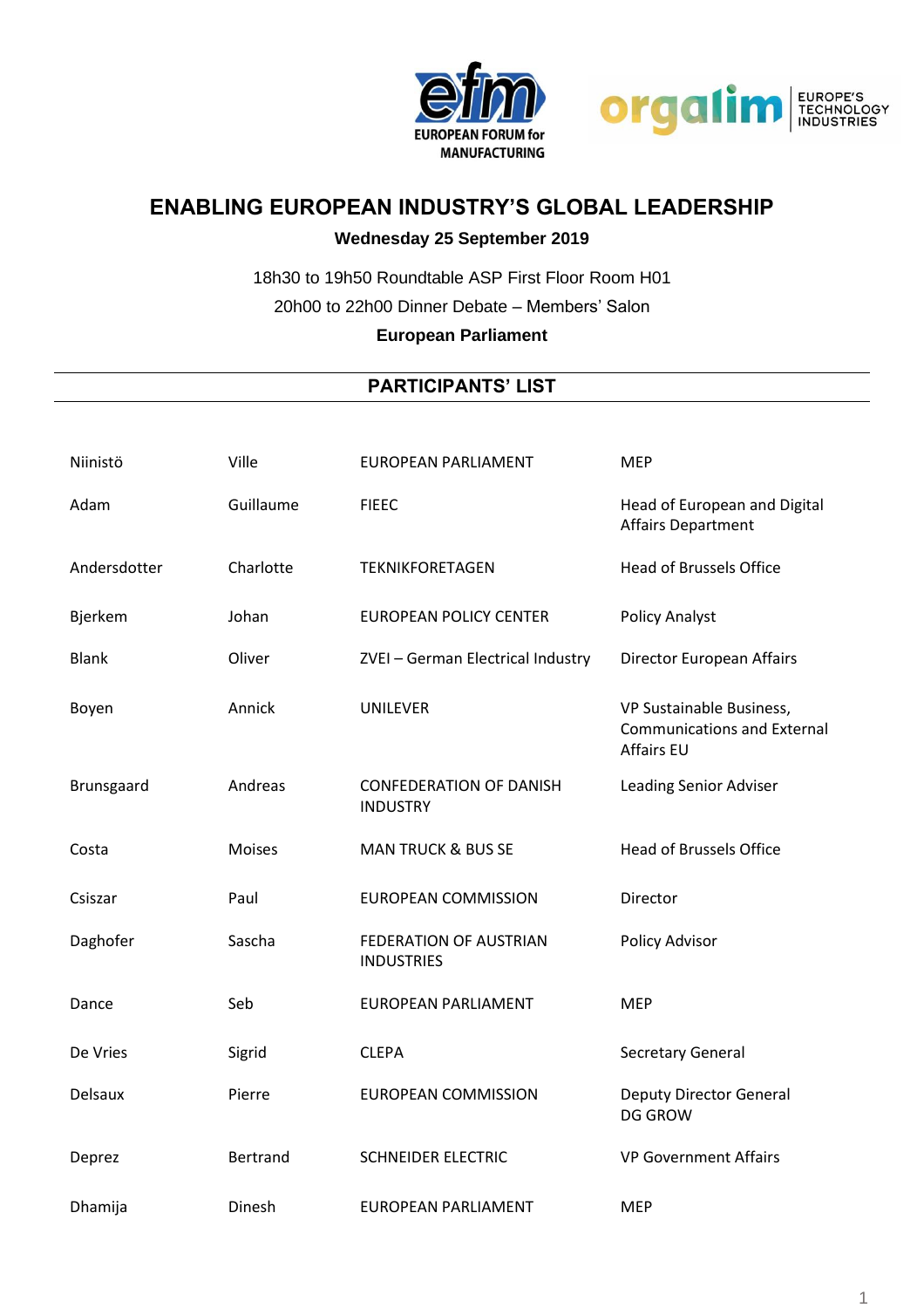| Dickson                   | Giles       | WindEurope                                                                | CEO                                                      |
|---------------------------|-------------|---------------------------------------------------------------------------|----------------------------------------------------------|
| Drozd                     | Grzegorz    | <b>EUROPEAN COMMISSION</b>                                                | Policy Officer                                           |
| Dunne                     | Anna        | Orgalim, Europe's Technology<br>Industries                                | <b>Communications Adviser</b>                            |
| Duran                     | Juan Ramon  | <b>SERCOBE-Association Nacional de</b><br>Fabricantes de Bienes de Equipo | <b>Director General</b>                                  |
| Elefetheriadou            | Dana        | <b>EUROPEAN COMMISSION</b>                                                | <b>Head of Advanced Technologies</b><br>Team             |
| El Habbassi               | Asdin       | <b>Business Europe</b>                                                    | Adviser                                                  |
| Falcioni                  | Paolo       | <b>APPLIA</b>                                                             | <b>Director General</b>                                  |
| Fell                      | Antony      | <b>EUROPEAN FORUM FOR</b><br><b>MANUFACTURING</b>                         | Secretary General                                        |
| Forcat                    | Eugenia     | Orgalim, Europe's Technology<br>Industries                                | <b>Director Communications</b>                           |
| Gulacsi                   | Andrea      | <b>EUROPEAN COMMITTEE FOR</b><br><b>STANDARDIZATION</b>                   | Acting Director - Strategy &<br>Governance               |
| Haenen                    | Chris       | <b>GE AVIATION</b>                                                        | <b>Executive Government Affairs</b>                      |
| Haeusgen                  | Karl        | <b>HAWE Hydraulik SE</b>                                                  | Board of Management, Speaker<br>of the Board (CEO)       |
| Hamill                    | Claudia     | <b>EUROPEAN FORUM FOR</b><br><b>MANUFACTURING</b>                         | Senior Adviser                                           |
| Hautala                   | Heidi       | <b>EUROPEAN PARLIAMENT</b>                                                | Vice President, MEP                                      |
| Huiban                    | Georgiana   | Orgalim, Europe's Technology<br>Industries                                | <b>Communications Adviser</b>                            |
| Jörnving                  | Lars-Henrik | <b>SCANIA CV AB</b>                                                       | Vice-President, Head of Global<br>Industrial Development |
| Jungk                     | Gunnar      | <b>THYSSENKRUPP STEEL GROUP</b>                                           | Head Thyssenkrupp Office<br><b>Brussels</b>              |
| Kerelska                  | Viktoriya   | Wind Europe                                                               | Head of Advocacy & Messaging                             |
| Kunze                     | Holger      | <b>VDMA</b> - Mechanical Engineering<br><b>Industry Association</b>       | Director                                                 |
| Lampasona                 | Alberto     | <b>EUROPACABLE</b>                                                        | <b>Manager Public Affairs</b>                            |
| Lange                     | Mark        | <b>MICROSOFT</b>                                                          | Senior Director                                          |
| Le Goff -<br>Jedrzejowicz | Helena      | Orgalim, Europe's Technology<br>Industries                                | Junior Adviser - Technical<br>Regulation                 |